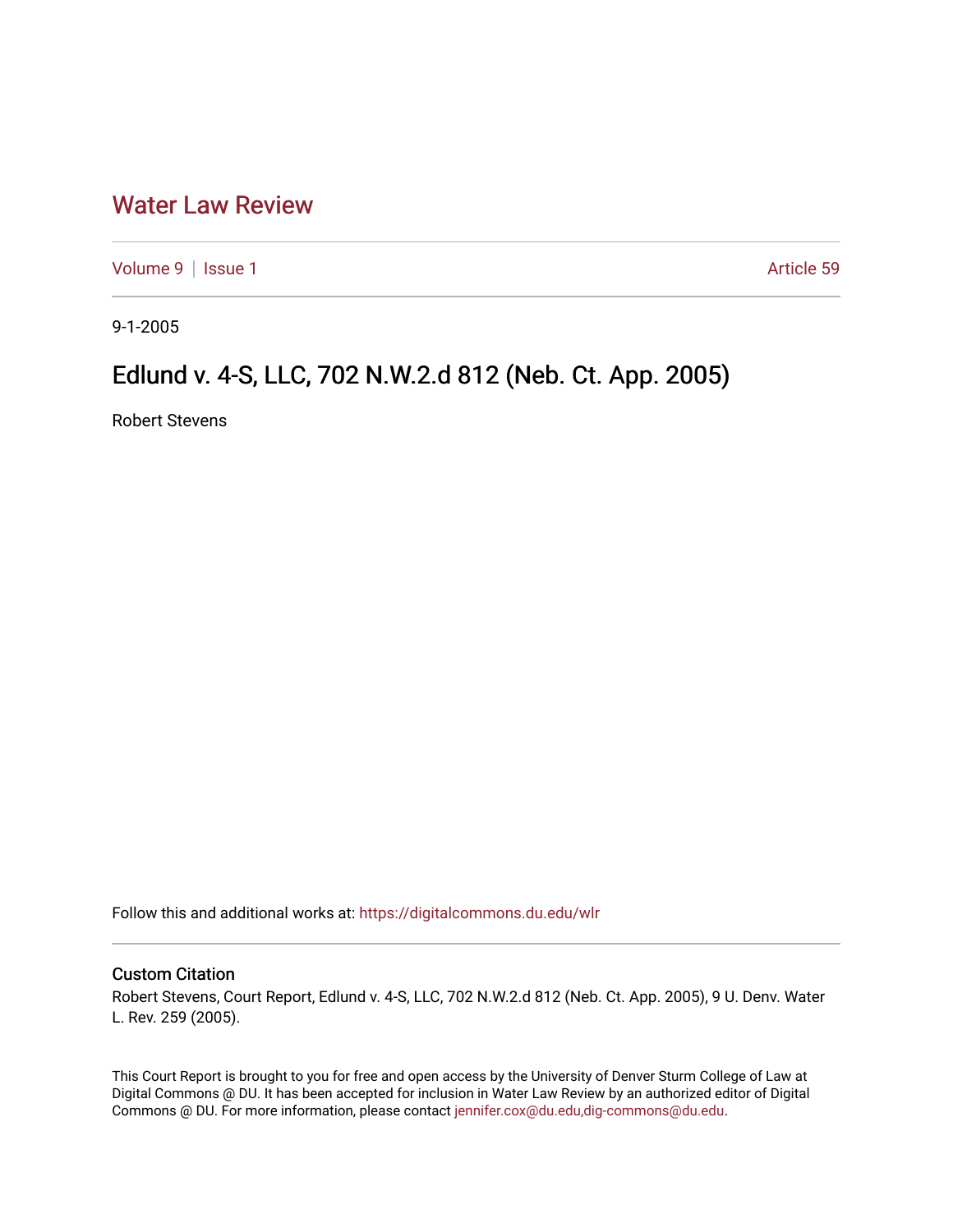nel. In January 2001, a licensed line surveyor determined the northern-most and southern-most meander lines of the Republican River. From his findings, he derived a legal description of the Montross and Burks properties, setting the boundary at the mean between the north and south meander lines of the river.

In its de novo review, the Nebraska Court of Appeals noted that under Nebraska law, title to riparian land runs to the thread or center of the contiguous stream. The thread of a channel is the line that gives the landowners on either side access to the water whatever its stage might be, particularly at its lowest flow. Where the thread of the main channel of a river is the boundary line between two estates and it changes by the slow and natural processes of accretion and reliction, the boundary follows the channel. Avulsion occurs when a stream forming the boundary between two properties suddenly abandons its old bed and seeks a new one. Such a change of channel does not change the boundary line. The boundary remains as it was in the center of the old channel. The court reasoned that the avulsive event of 1935 did not effect a change to the boundary between the Montross and Burks properties. It would remain as it was, in the center of the old channel rather than shifting to the thread of the new channel.

On appeal, the Montrosses claimed that the boundary should have been set at the southern-most boundary of their property, the pre-1935 position of the Republican River. This claim suggested that the river meandered south between 1872 and 1935. The court noted that a party seeking to have title quieted to him or her on the ground of accretion maintained the burden of proving such accretion by a preponderance of the evidence. The court found no evidence to support the Montrosses' claim. The court affirmed the rulings of the trial court, finding no error in recognizing the mean between the meander lines, rather than the location of the thread of the river, as the most equitable solution for all parties.

*William S. Hoebel, III*

**Edlund v. 4-S, LLC, 702 N.W.2d 812 (Neb. Ct. App. 2005) (holding the** trial court erred in determining that, because no channel was conclusively established as the thread of the stream, the property line lay equidistant between two main channels of the stream).

Eleanor M. Edlund ("Edlund") brought an action to ascertain and establish the boundary line between her land and the land of 4-S, **LLC** ("4-S"), a landowner to her north. The parties agreed that the boundary line between their properties was the thread of the stream of the Platte River, but disagreed on the location of the thread. Where the thread of a stream is the boundary between estates and the stream has two channels, the thread of the main channel is the boundary between the estates. Holding the evidence to be inconclusive, the District